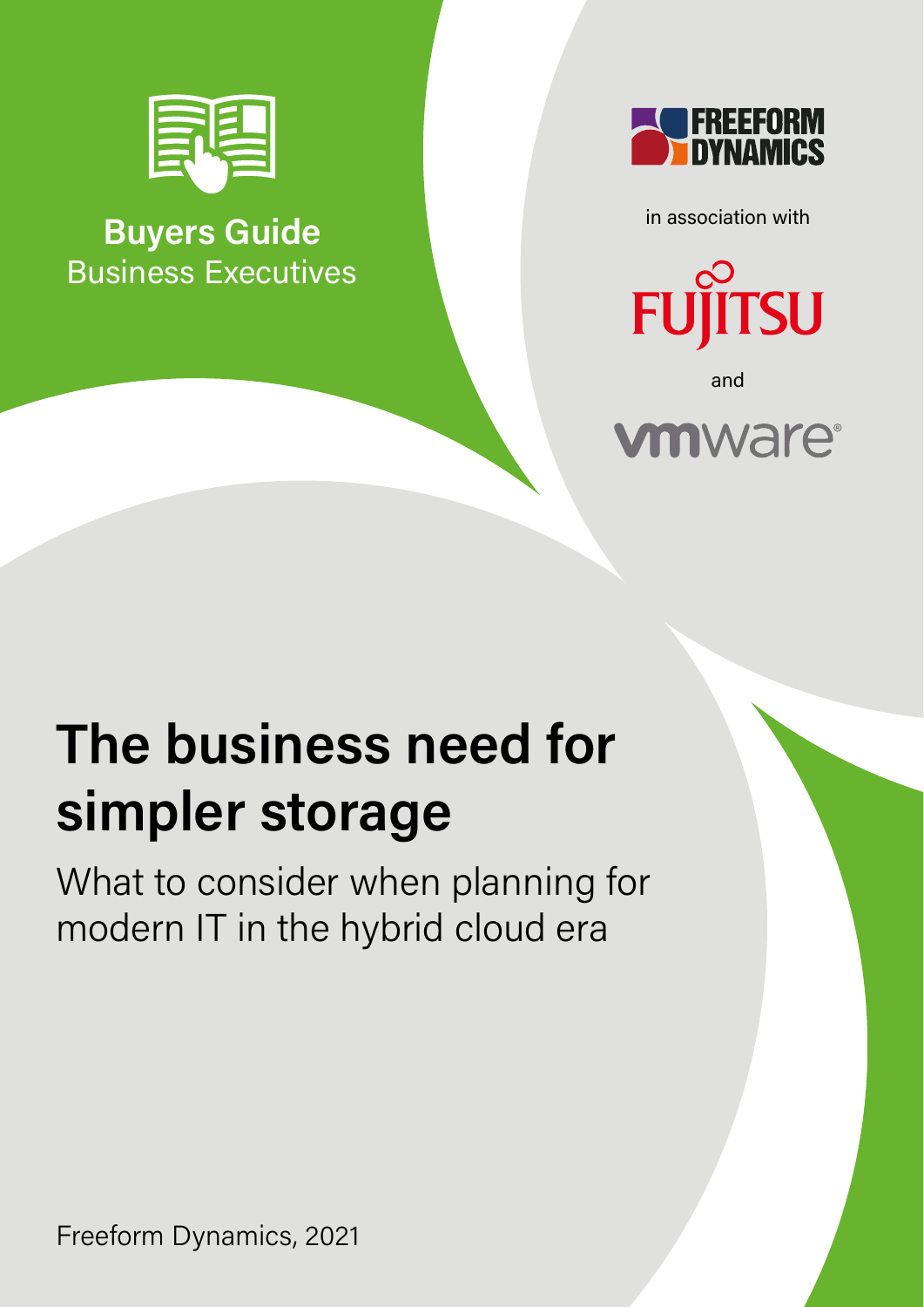These challenges cannot readily be addressed by a "business as usual, but with bigger boxes" tactic. They will require a new, shared foundation for your applications and services. A storage infrastructure where data is not silo'd, but can be available to all – the requirements of data governance, security and privacy permitting, of course – and which is very much oriented towards the future needs of the business.

### **The data deluge facing modern business**

As businesses seek to become more agile and adaptable, ready to meet an uncertain future, their IT plays an ever-greater role in this evolution. Examples are the key areas of digital transformation and flexible working – business change here is accelerated from time to time by outside events, but these are developments that were already underway in many organizations, and were long overdue in others.

Underpinning these services, and all the rest of your business IT, is data – and the one thing we can guarantee, as the adoption of digital platforms grows, is that you will end up with more data to look after.

So how can organizations respond to this potential data deluge? The simplest solution is of course to buy more capacity, updating if possible to the latest storage technology. It may make considerable sense here to consolidate as much as possible, for example to have multiple applications storing to one storage server or array (or perhaps to a pair of such devices, for resilience and data protection).

The problem is that, as we add more and more services and applications, each brings its own data store, and before long we have multiple separate 'silos' of data. Not only must each of these be monitored and managed individually, but each must have its own excess storage space as headroom for expansion. These data silos remain even when consolidated onto a single storage system, as each application may require its own dedicated slice of storage.

#### **Turning complex data into business value**

The bigger issue is that as the demands upon business grow, so do the needs and reasons for greater and better access to data. For example, here are some of the data-related issues that must be considered.

| <b>Business</b><br>transformation        | In the search for agility, organizations have moved more and<br>more processes and work online. This means their software tools<br>need to be able to quickly and efficiently share data.     |
|------------------------------------------|-----------------------------------------------------------------------------------------------------------------------------------------------------------------------------------------------|
|                                          |                                                                                                                                                                                               |
| <b>Becoming</b><br>data-driven           | A data-driven business exploits data at every level to achieve<br>strategic and operational advantage. Modern data storage<br>platforms, tools and policies are essential to this.            |
| Data management<br>and governance        | Can you see how much data you have, what kind it is, who's<br>using it, how it's secured and how fast it's growing? And can you<br>find it quickly when it's needed, e.g. for a GDPR request? |
| <b>Cloud-ready,</b><br>cloud-enabled     | Most modern organizations have - or want - systems and<br>data both on-site and in the cloud. The ability to seamlessly<br>interoperate and move between them is important.                   |
| <b>Future-tolerant</b><br><b>systems</b> | Will the technology investments that you have today limit your<br>choices in the future? Or will your data storage systems grow                                                               |
|                                          | and adapt as your needs grow and change?                                                                                                                                                      |

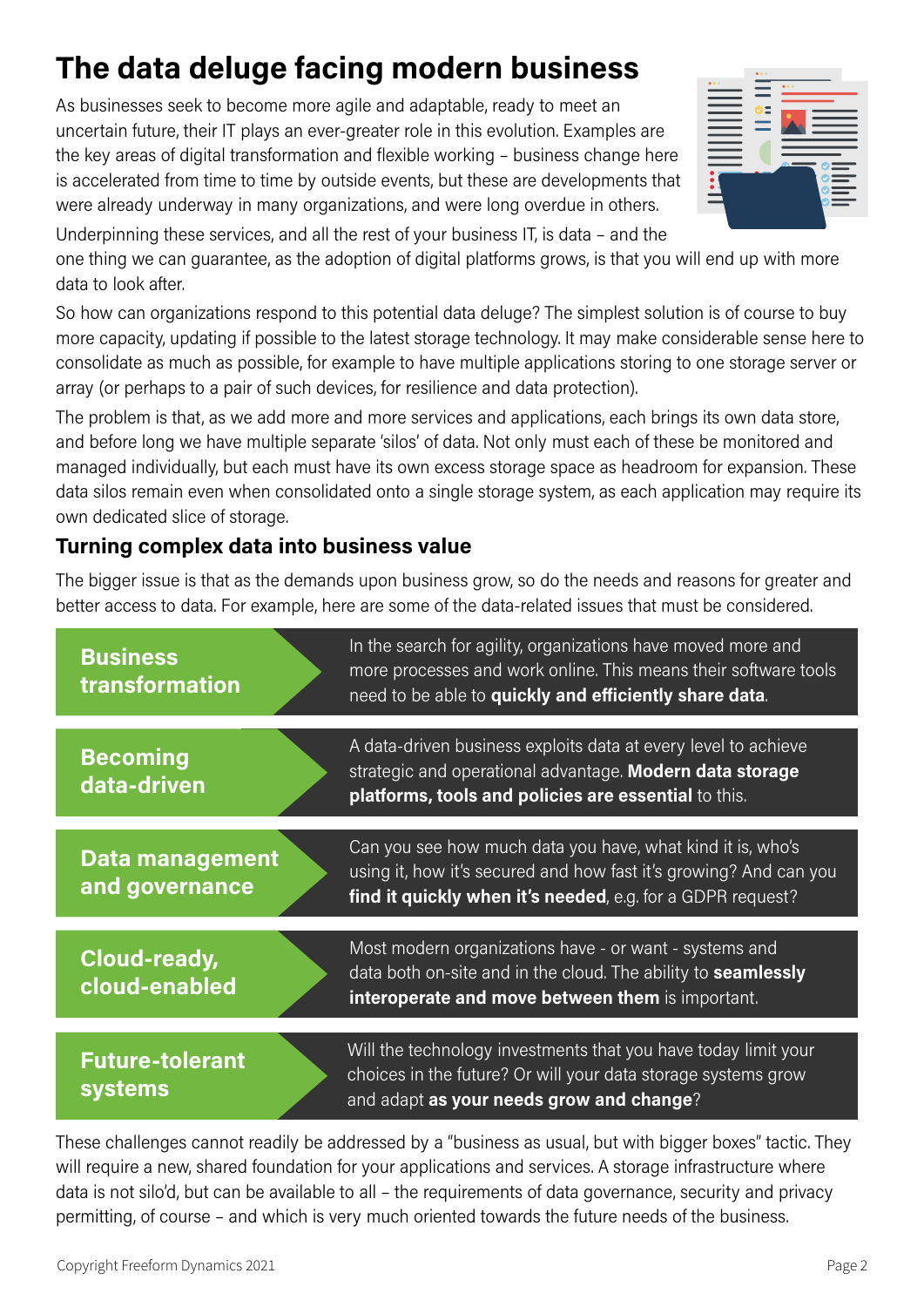## **Planning the future of your business data**

As we have seen, as the adoption of digital services and platforms grows, and as businesses make more and more use of online technology, it's almost inevitable that you will end up with more data to look after. This will cost more to store and manage, especially if – as was formerly the norm – each platform or service maintains its own data store or silo.

At the same time, there is a growing requirement for our data to be accessed, managed and governed effectively, for business insight and data protection, and for regulatory and legal compliance. All that is easier if it is stored in one place, not in disparate silo'd systems.

Large enterprises addressed all this years ago by building storage area networks (SANs), where data and storage space is networked and shared. However, SANs are the domain of the kind of technical specialist that rarely exists in smaller and midsize organizations, where technical generalists are more common.

#### **A SAN for the masses: hyper-converged storage**

That's changed now, thanks to huge advances in virtualization and networking technologies, and the shift from purpose-built hardware to commodity server-based platforms. Today, it is possible to build a 'SAN in a box' using software-defined technologies and hyper-converged infrastructure (HCI).

In effect, all the elements that make up a SAN are converted to virtualized software services that run together on a single HCI server or an easily-expanded cluster. And because it is all software, it can be controlled and automated much more readily. It's a concept called hyper-converged storage.

This single data platform, software-driven and based on virtualization, can be considerably more agile, flexible and adaptable than individual storage silos. It is also possible to run the same software in a public or private cloud, for example as an extension, or as a duplicate to replace your on-site systems in case of disaster. Here's some of the other ways that such a route could generate value for the modern business.



#### **Business insight**

Access to all the data across every application is important, if not essential, for gaining insight – although data governance rules must of course be followed. Many applications will still create and curate their own data stores, but if these are virtualized and located on shared storage, it becomes much simpler to get business value from them.



#### **Hybrid cloud**

The different forms of IT available to the modern organization – public cloud, private cloud, and traditional on-site or hosted systems – all have their advantages. Hyper-converged storage operates across all these, allowing you to use whichever best fits your needs. In the hybrid model, you can also build composite services with elements from different sources.



#### **Unified application management**

Most modern organizations use applications from a variety of sources – e.g. some cloudbased, others run on-site, and some from software-as-a-service providers. Putting a common management layer across all of these, for example via a Cloud Services Marketplace, is simpler when they share storage infrastructure.



#### **Regulatory and legal compliance**

Many regions, countries and industries have rules governing data storage, processing and usage. Having multiple data silos makes it hard to know what personal data you have stored and where. This can present serious business risks, for example if you are required to produce or delete all the data you hold on a specific individual.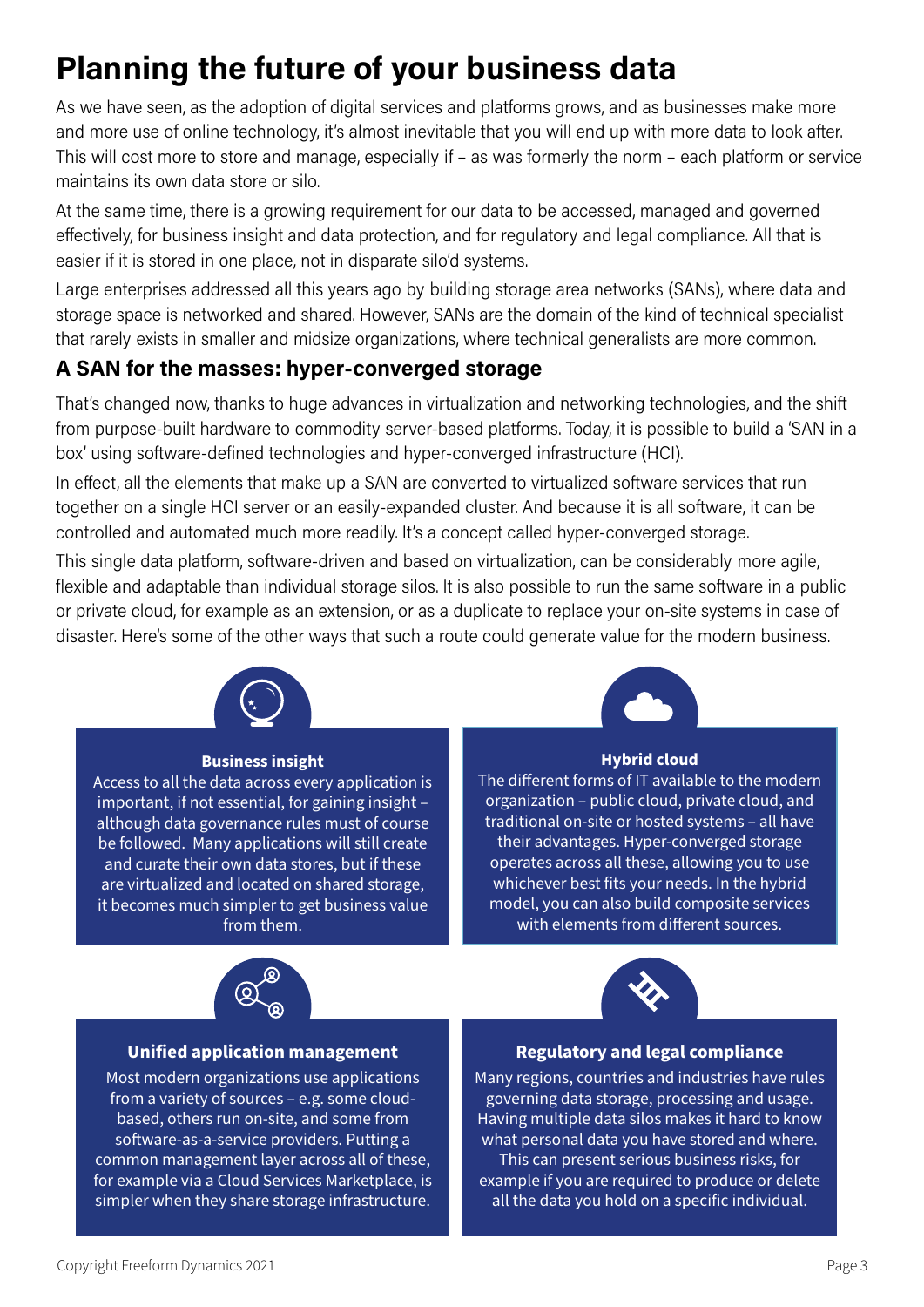### **Evaluating the costs and benefits**

One way to start evaluating your storage modernization options is to take two copies of the list here, and use them to consider how your capabilities would be impacted by a) simply updating your storage systems to accommodate data growth, and b) updating your overall strategy to adopt hyper-converged storage. The key factor here is that the big benefits only accrue when you make that leap to a shared and hyper-converged platform. The 'real cost' , on the other hand, is rarely the hyper-converged storage - it's how much extra that would cost over what you'd need to spend anyway on routine upgrades, incremental administrative workloads, etc.

| Solution assessment: acquisition & ownership                                                     |  |              |      |  |
|--------------------------------------------------------------------------------------------------|--|--------------|------|--|
| Cost impacts                                                                                     |  | Neutral      | Loss |  |
| Capital costs for new storage hardware                                                           |  |              |      |  |
| Capital costs for new networking equipment                                                       |  |              |      |  |
| Storage systems maintenance and support costs                                                    |  |              |      |  |
| Rack space, power and cooling requirements                                                       |  |              |      |  |
| Storage software licensing costs                                                                 |  |              |      |  |
| Capability impacts                                                                               |  | <b>Maybe</b> | No   |  |
| Reduction or elimination of routine storage<br>administration work?                              |  |              |      |  |
| Support for hybrid cloud and for a hybrid IT<br>strategy?                                        |  |              |      |  |
| Becoming cloud ready and/or cloud connected?                                                     |  |              |      |  |
| Ability to integrate new applications and services<br>faster and more efficiently?               |  |              |      |  |
| Ability to redistribute IT skills to projects that<br>generate innovation and/or business value? |  |              |      |  |
| Visibility over all the data we have, who uses it, how<br>it is protected, etc.?                 |  |              |      |  |